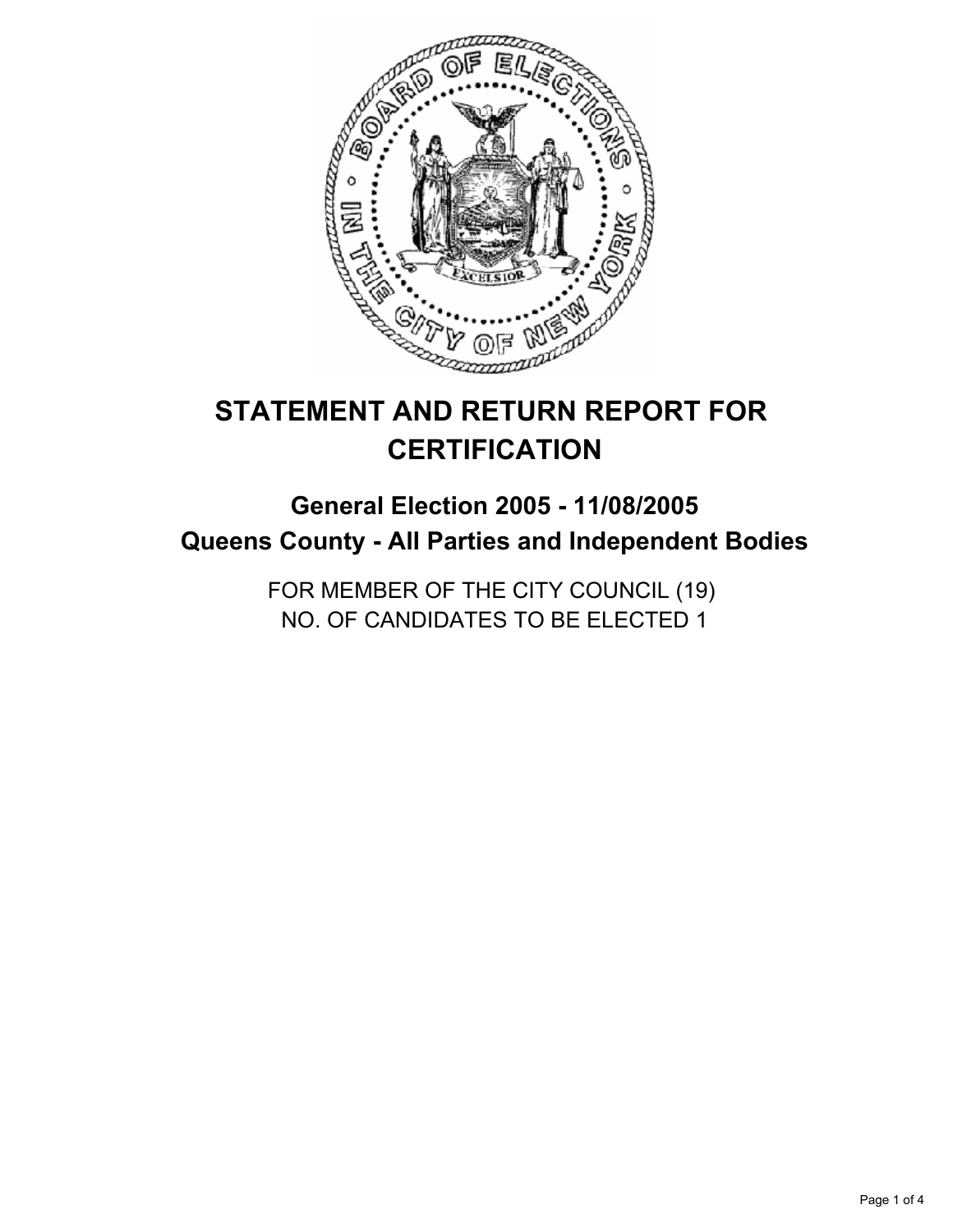

# **ASSEMBLY DISTRICT 22**

| <b>PUBLIC COUNTER</b>            | 72 |
|----------------------------------|----|
| <b>EMERGENCY</b>                 |    |
| ABSENTEE/MILITARY                |    |
| AFFIDAVIT                        |    |
| <b>TOTAL BALLOTS</b>             | 72 |
| PETER T BOUDOUVAS (REPUBLICAN)   | 19 |
| TONY AVELLA (DEMOCRATIC)         | 45 |
| PETER T BOUDOUVAS (INDEPENDENCE) |    |
| PETER T BOUDOUVAS (CONSERVATIVE) |    |
| <b>TOTAL VOTES</b>               | 66 |
| <b>UNRECORDED</b>                | 6  |

# **ASSEMBLY DISTRICT 24**

| <b>PUBLIC COUNTER</b>            | 1,842 |
|----------------------------------|-------|
| <b>EMERGENCY</b>                 | 0     |
| ABSENTEE/MILITARY                | 30    |
| AFFIDAVIT                        | 9     |
| <b>TOTAL BALLOTS</b>             | 1,881 |
| PETER T BOUDOUVAS (REPUBLICAN)   | 591   |
| TONY AVELLA (DEMOCRATIC)         | 913   |
| PETER T BOUDOUVAS (INDEPENDENCE) | 46    |
| PETER T BOUDOUVAS (CONSERVATIVE) | 71    |
| <b>TOTAL VOTES</b>               | 1,621 |
| <b>UNRECORDED</b>                | 260   |

#### **ASSEMBLY DISTRICT 25**

| <b>PUBLIC COUNTER</b>            | 3,626 |  |
|----------------------------------|-------|--|
| <b>EMERGENCY</b>                 | 24    |  |
| ABSENTEE/MILITARY                | 66    |  |
| AFFIDAVIT                        | 27    |  |
| <b>TOTAL BALLOTS</b>             | 3,743 |  |
| PETER T BOUDOUVAS (REPUBLICAN)   | 1,078 |  |
| TONY AVELLA (DEMOCRATIC)         | 1,985 |  |
| PETER T BOUDOUVAS (INDEPENDENCE) | 59    |  |
| PETER T BOUDOUVAS (CONSERVATIVE) | 140   |  |
| <b>TOTAL VOTES</b>               | 3,262 |  |
| <b>UNRECORDED</b>                | 481   |  |

#### **ASSEMBLY DISTRICT 26**

| PUBLIC COUNTER                   | 22,620 |
|----------------------------------|--------|
| <b>EMERGENCY</b>                 | 74     |
| ABSENTEE/MILITARY                | 611    |
| AFFIDAVIT                        | 176    |
| <b>TOTAL BALLOTS</b>             | 23,481 |
| PETER T BOUDOUVAS (REPUBLICAN)   | 6,521  |
| TONY AVELLA (DEMOCRATIC)         | 13,117 |
| PETER T BOUDOUVAS (INDEPENDENCE) | 415    |
| PETER T BOUDOUVAS (CONSERVATIVE) | 704    |
| <b>TOTAL VOTES</b>               | 20,757 |
| <b>UNRECORDED</b>                | 2.724  |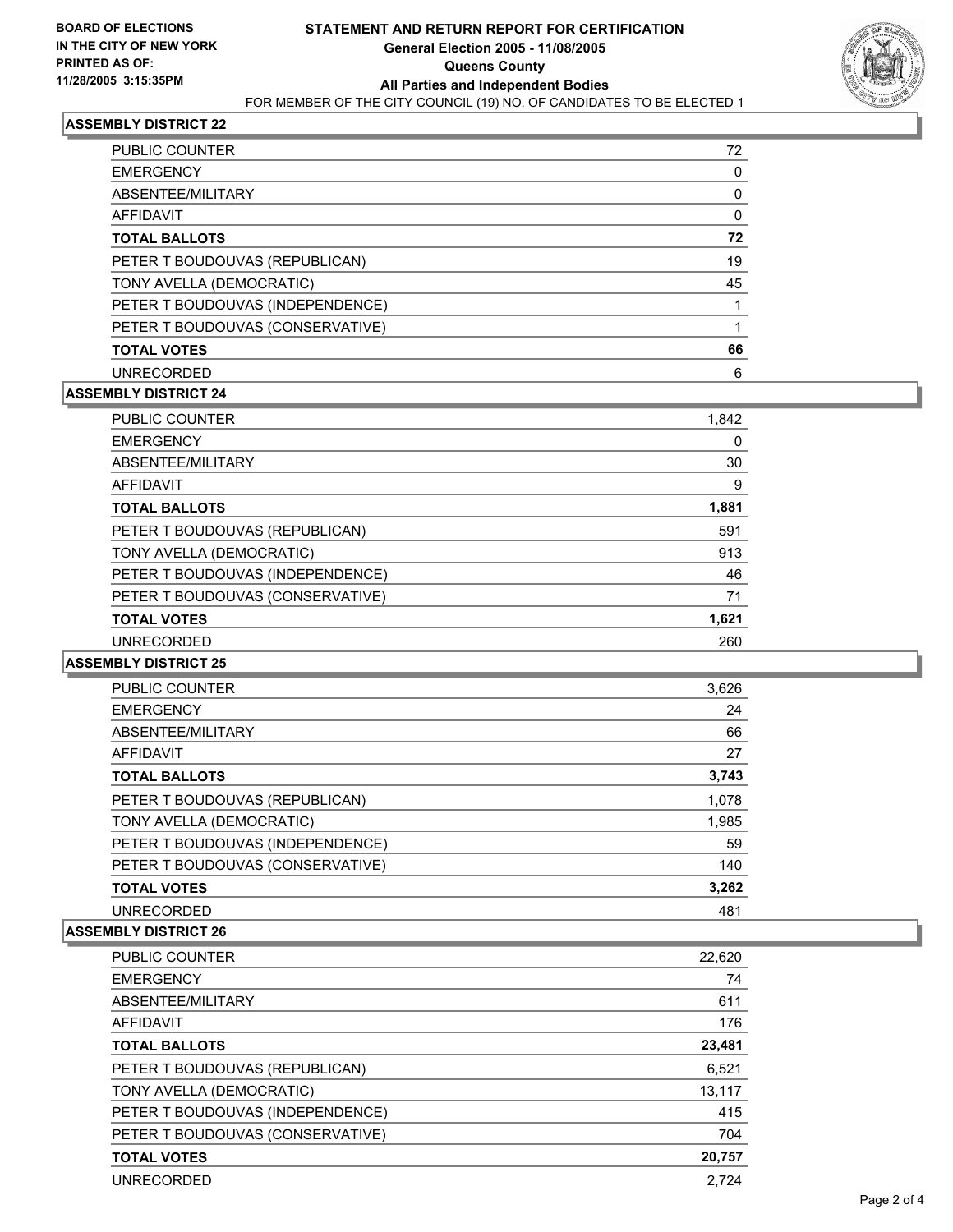

#### **ASSEMBLY DISTRICT 27**

| <b>PUBLIC COUNTER</b>            | 3,198 |
|----------------------------------|-------|
| <b>EMERGENCY</b>                 | 0     |
| ABSENTEE/MILITARY                | 100   |
| <b>AFFIDAVIT</b>                 | 36    |
| <b>TOTAL BALLOTS</b>             | 3,334 |
| PETER T BOUDOUVAS (REPUBLICAN)   | 892   |
| TONY AVELLA (DEMOCRATIC)         | 1,759 |
| PETER T BOUDOUVAS (INDEPENDENCE) | 71    |
| PETER T BOUDOUVAS (CONSERVATIVE) | 103   |
| <b>TOTAL VOTES</b>               | 2,825 |
| <b>UNRECORDED</b>                | 509   |